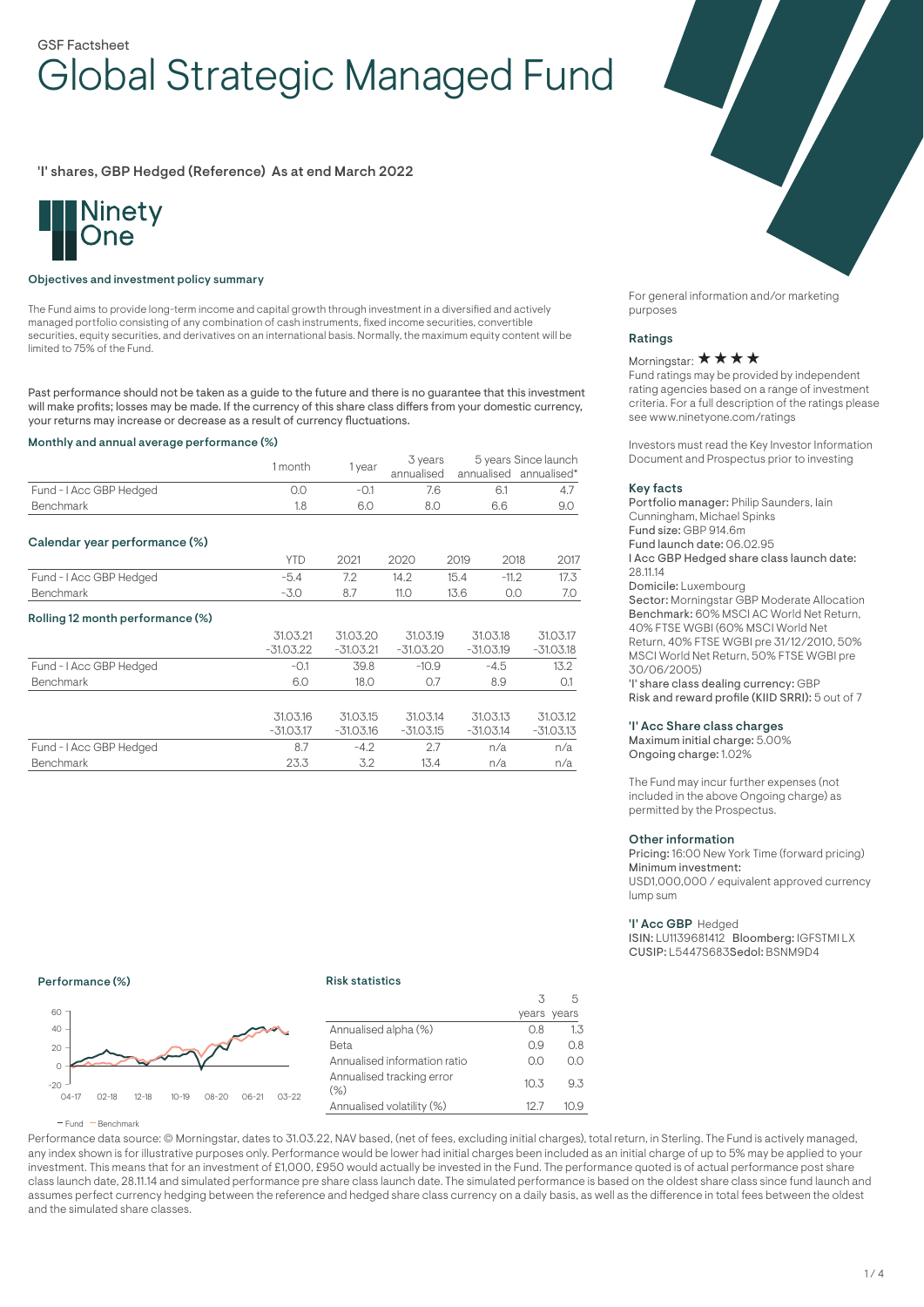# Global Strategic Managed Fund

| <b>Asset Allocation</b>                                                                     | Portfolio (%) |  |  |
|---------------------------------------------------------------------------------------------|---------------|--|--|
| Equity                                                                                      | 52.7%         |  |  |
| Developed market equity                                                                     | 44.6%         |  |  |
| Emerging market equity                                                                      | 8.1%          |  |  |
| <b>Fixed Income</b>                                                                         | 20.5%         |  |  |
| Defensive sovereign debt*                                                                   | 15.9%         |  |  |
| Emerging market local currency debt                                                         | 3.3%          |  |  |
| High yield debt                                                                             | 1.3%          |  |  |
| Investment grade credit                                                                     | 0.0%          |  |  |
| Cash                                                                                        | 26.8%         |  |  |
| Total                                                                                       | 100.0%        |  |  |
| at Allege and property Obtain a properties to paralely a particle of containing Distance of |               |  |  |

\*Where relevant, China sovereign bonds is categorised within Defensive sovereign debt

| Equity regional allocation | Portfolio (%) |  |  |
|----------------------------|---------------|--|--|
| North America              | 32.6%         |  |  |
| Europe ex UK               | 8.5%          |  |  |
| Asia ex-Japan              | 8.1%          |  |  |
| UK                         | 3.5%          |  |  |
| Japan                      | 0.0%          |  |  |
| Other EM (non Asia ex EM)  | 0.0%          |  |  |
| Total                      | 52.7%         |  |  |
|                            |               |  |  |

| <b>Bond duration breakdown</b>      | Portfolio (years) |  |
|-------------------------------------|-------------------|--|
| Defensive sovereign debt            | 1.3               |  |
| Emerging market local currency debt | 0.2               |  |
| Total                               | 1.5               |  |

| Bond ratings breakdown | Portfolio (years) |  |  |
|------------------------|-------------------|--|--|
| <b>AAA</b>             | O.7               |  |  |
| AA                     | 0.0               |  |  |
| A                      | O.1               |  |  |
| <b>BBB</b>             | 0.2               |  |  |
| <b>BB</b>              | 0.0               |  |  |
| B                      | 0.0               |  |  |
| CCC                    | 0.0               |  |  |
| Total                  | 0.9               |  |  |

Note: This table includes ratings breakdown for securities held directly within the portfolio and excludes fixed income securities held through derivatives or ETFs.

| Equity sector allocation      | Portfolio (%) |
|-------------------------------|---------------|
| Information Technology        | 14.2%         |
| Financials                    | 8.7%          |
| <b>Health Care</b>            | 7.7%          |
| <b>Consumer Discretionary</b> | 6.1%          |
| Industrials                   | 5.8%          |
| <b>Communication Services</b> | 5.3%          |
| Materials                     | 3.4%          |
| <b>Consumer Staples</b>       | 2.6%          |
| <b>Utilities</b>              | 1.4%          |
| Energy                        | 1.2%          |
| Real Estate                   | 1.0%          |
| Total                         | 57.4%         |
|                               |               |

The sector equity breakdown table relates to exposures held directly in the fund and excludes derivatives such as futures and options

| <b>Total currencies</b> | Portfolio (%) |  |
|-------------------------|---------------|--|
| US dollar               | 74.8%         |  |
| Japanese yen            | 9.7%          |  |
| Euro                    | 8.4%          |  |
| Pound sterling          | 6.3%          |  |
| DM other                | 3.5%          |  |
| EM other                | 0.2%          |  |
| Asia ex Japan           | $-2.9%$       |  |
| Total                   | 100.0%        |  |

The 60% MSCI AC World Net Return, 40% FTSE WGBI Index is used for performance comparison. The Fund does not seek to replicate the index. It will generally hold assets that are components of the index, but not in the same proportions, and it is allowed to hold assets which are not components of the index. The assets of the Fund therefore may be very different from the index.

The portfolio may change significantly over a short period of time. This is not a buy or sell recommendation for any particular security. Figures may not always sum to 100 due to rounding.

The yield information has been calculated as at 31.03.22. Where FTSE data is shown, source: FTSE International Limited ("FTSE") © FTSE 2022. Please note a disclaimer applies to FTSE data and can be found at https://research.ftserussell.com/products/downloads/FTSE\_Wholly\_Owned\_Non-Partner.pdf. Where MSCI data is shown, source: MSCI. MSCI makes no express or implied warranties or representations and shall have no liability whatsoever with respect to any MSCI data contained herein. The MSCI data may not be further redistributed or used as a basis for other indices or any securities or financial products. This report is not approved, endorsed, reviewed or produced by MSCI. None of the MSCI data is intended to constitute investment advice or a recommendation to make (or refrain from making) any kind of investment decision and may not be relied on as such. All other information is from Ninety One at 31.03.22.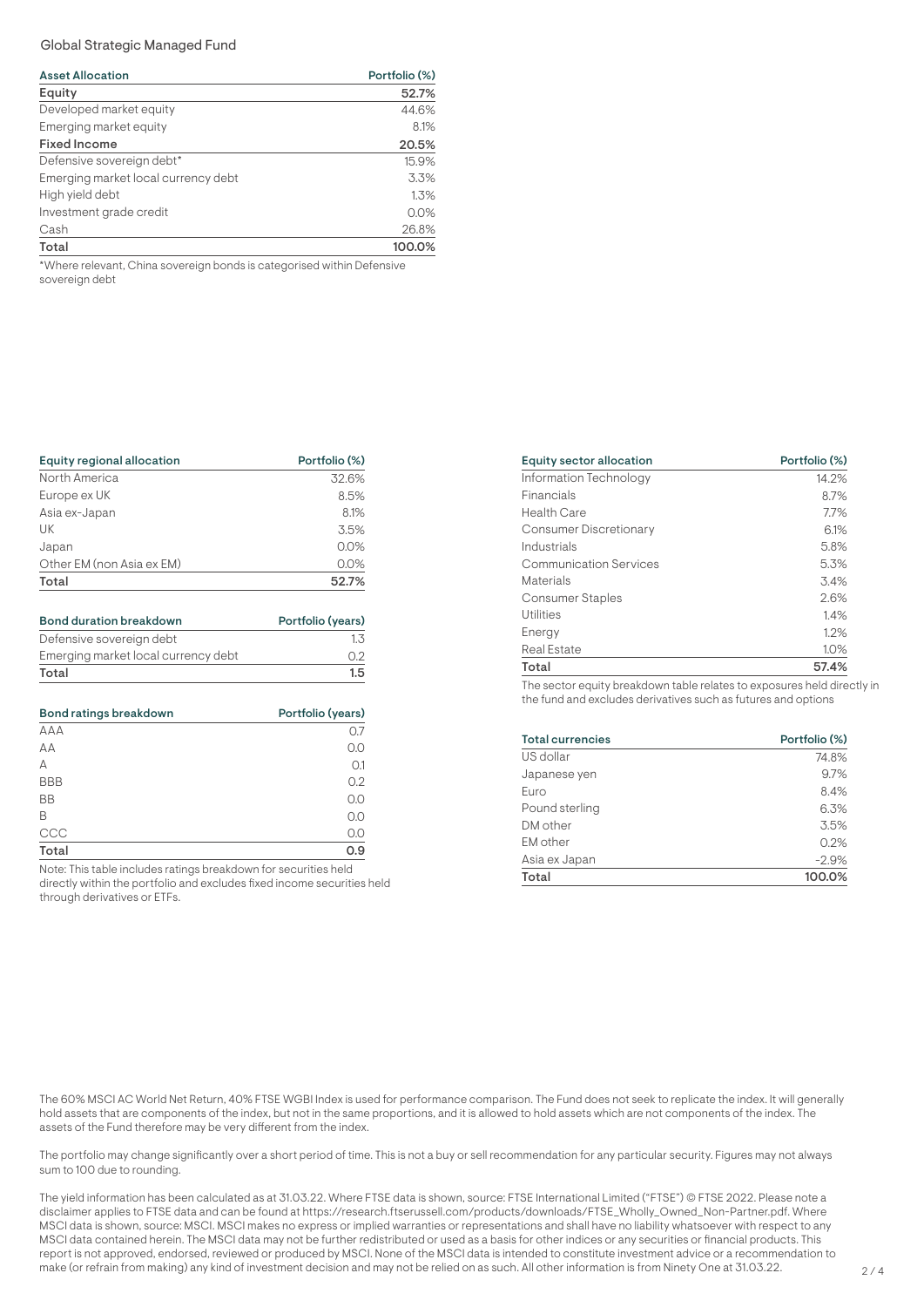## General risks

The value of these investments, and any income generated from them, will be affected by changes in interest rates, general market conditions and other political, social and economic developments, as well as by specific matters relating to the assets in which they invest. Past performance does not predict future returns; losses may be made. Ongoing costs and charges will impact returns. The Fund's objectives will not necessarily be achieved and there is no guarantee that these investments will make profits; losses may be made. Environmental, social or governance related risk events or factors, if they occur, could cause a negative impact on the value of investments. This Fund may not be appropriate for investors who plan to withdraw their money within the short to medium term.

# Specific fund risks

Charges from capital: For Inc-2 and Inc-3 shares classes, expenses are charged to the capital account rather than to income, so capital will be reduced. This could constrain future capital and income growth. Income may be taxable.

Currency exchange: Changes in the relative values of different currencies may adversely affect the value of investments and any related income.

Default: There is a risk that the issuers of fixed income investments (e.g. bonds) may not be able to meet interest payments nor repay the money they have borrowed. The worse the credit quality of the issuer, the greater the risk of default and therefore investment loss.

Derivatives: The use of derivatives may increase overall risk by magnifying the effect of both gains and losses leading to large changes in value and potentially large financial loss. A counterparty to a derivative transaction may fail to meet its obligations which may also lead to a financial loss.

Emerging market (inc. China): These markets carry a higher risk of financial loss than more developed markets as they may have less developed legal, political, economic or other systems.

Equity investment: The value of equities (e.g. shares) and equity-related investments may vary according to company profits and future prospects as well as more general market factors. In the event of a company default (e.g. insolvency), the owners of their equity rank last in terms of any financial payment from that company.

Government securities exposure: The Fund may invest more than 35% of its assets in securities issued or guaranteed by a permitted sovereign entity, as defined in the definitions section of the Fund's prospectus.

Interest rate: The value of fixed income investments (e.g. bonds) tends to decrease when interest rates rise.

Reference Currency Hedging: Aims to protect investors from a decline in the value of the reference currency only (the currency in which accounts are reported) and will not protect against a decline in the values of the currencies of the underlying investments, where these are different from the reference currency. Difference between the currencies of the underlying investments and the reference currency may cause loss when the reference currency rises against the share class currency. Such hedging will not be perfect. Success is not assured.

## Important information

All data as at 31.03.22. The most up to date fund details (e.g. name, overview, key facts etc) are reflected as at the date of publication. Any changes effective after publication will appear in the next update. This is a marketing communication. It is not to be distributed to retail customers who are resident in countries where the Fund is not registered for sale or in any other circumstances where its distribution is not authorised or is unlawful. Please visit www.ninetyone.com/registrations to check registration by country.

A rating is not a recommendation to buy, sell or hold a fund.

For further information on our sustainability-related funds, please visit www.ninetyone.com

The Fund is a sub-fund of the Ninety One Global Strategy Fund, which is a UCITS authorised by the CSSF and organised as a Société d'Investissement à Capital Variable under the law of Luxembourg. Ninety One Luxembourg S.A. (registered in Luxembourg No. B 162485 and regulated by the Commission de Surveillance du Secteur Financier) is the Manager of the Fund. This communication is not an invitation to make an investment nor does it constitute an offer for sale. Any decision to invest in the shares of the Fund should be made only after reviewing the full offering documentation, including the Key Investor Information Documents (KIID) and Prospectus, which set out the fund specific risks.

Fund prices and English language copies of the Prospectus, annual and semi-annual Report & Accounts, Articles of Incorporation and local language copies of the KIID may be obtained from www.ninetyone.com. A summary of investor rights can be found in the Prospectus, and details of Ninety One's complaints handling procedures are available in English on www.ninetyone.com/ complaints. Ninety One Luxembourg reserves the right to discontinue the marketing of its Funds in countries where they are registered.

In Switzerland, this information is available free of charge from the Swiss Representative and Paying Agent, RBC Investor Services Bank S.A., Esch-sur-Alzette, Bliecherweg 7, CH-8027 Zurich, Switzerland. In Spain, the Ninety One Global Strategy Fund is registered with the Comisión Nacional de Mercados y Valores as a foreign collective investment scheme marketed in Spain, with the number 734.

In the US, this material may be distributed only to a person who is a "distributor," or who is not a "U.S. person," as defined by Regulation S under the U.S. Securities Act of 1933 (as amended). No shares may be offered or sold in the US to any US person. The fund has not been registered under the United States Investment Company Act of 1940, as amended, nor the United States Securities Act of 1933, as amended (1933 Act).

In Australia, this communication is provided for general information only to wholesale clients (as defined in the Corporations Act 2001).